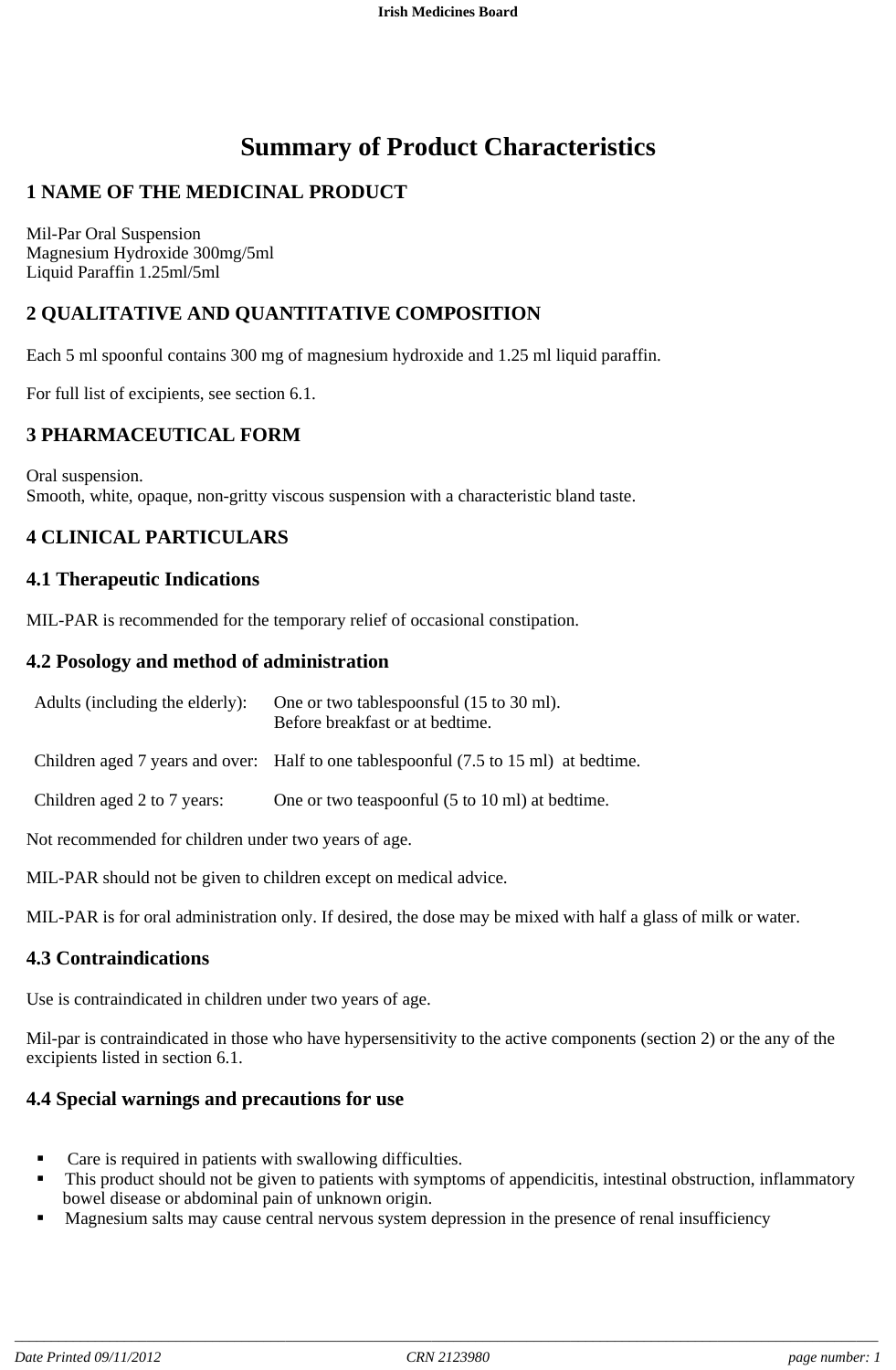- If laxatives are needed every day, if there is persistent abdominal pain, or if symptoms persist, consult your doctor.
- If you are taking medication, suffer from kidney disease or are under a doctor`s care, then you should consult your doctor before taking this.
- Prolonged continuous use is not recommended.
- May be harmful for people on a low sodium diet.

### **4.5 Interaction with other medicinal products and other forms of interaction**

Interference with the absorption of fat soluble vitamins may occur with liquid paraffin. However, there is no evidence that this occurs with MIL-PAR and due to the low content of liquid paraffin in the product, it is unlikely.

### **4.6 Fertility, pregnancy and lactation**

MIL-PAR has been widely used during pregnancy without ill-effect, but as with all medicines during pregnancy and lactation, advice from the doctor should be sought.

#### **4.7 Effects on ability to drive and use machines**

None known.

#### **4.8 Undesirable effects**

The following side effects have been reported with liquid paraffin:

- Anal seepage of paraffin and consequent anal irritation after prolonged use.
- Granulomatous reactions caused by absorption of small quantities of liquid paraffin.
- **Example 1** Lipoid pneumonia (by accidental inhalation) may occur and caution is, therefore, required in patients with swallowing difficulties.

These side effects have not been reported with MIL-PAR and are unlikely to occur due to the low content of liquid paraffin in the product.

### **4.9 Overdose**

If large quantities are ingested withdraw medication, supportive treatment may be required.

# **5 PHARMACOLOGICAL PROPERTIES**

#### **5.1 Pharmacodynamic properties**

**Magnesium hydroxide** has an indirect cathartic action, which results from water retention in the stomach lumen due to increased osmotic pressure.

**Liquid paraffin** acts as a mild laxative by softening stools thus easing defecation.

#### **5.2 Pharmacokinetic properties**

MIL-PAR exerts its therapeutic effect within the gastrointestinal tract and does not, therefore, depend upon pharmacokinetic properties.

### **5.3 Preclinical safety data**

There are no preclinical data of relevance which are additional to those already included in other sections of the SPC.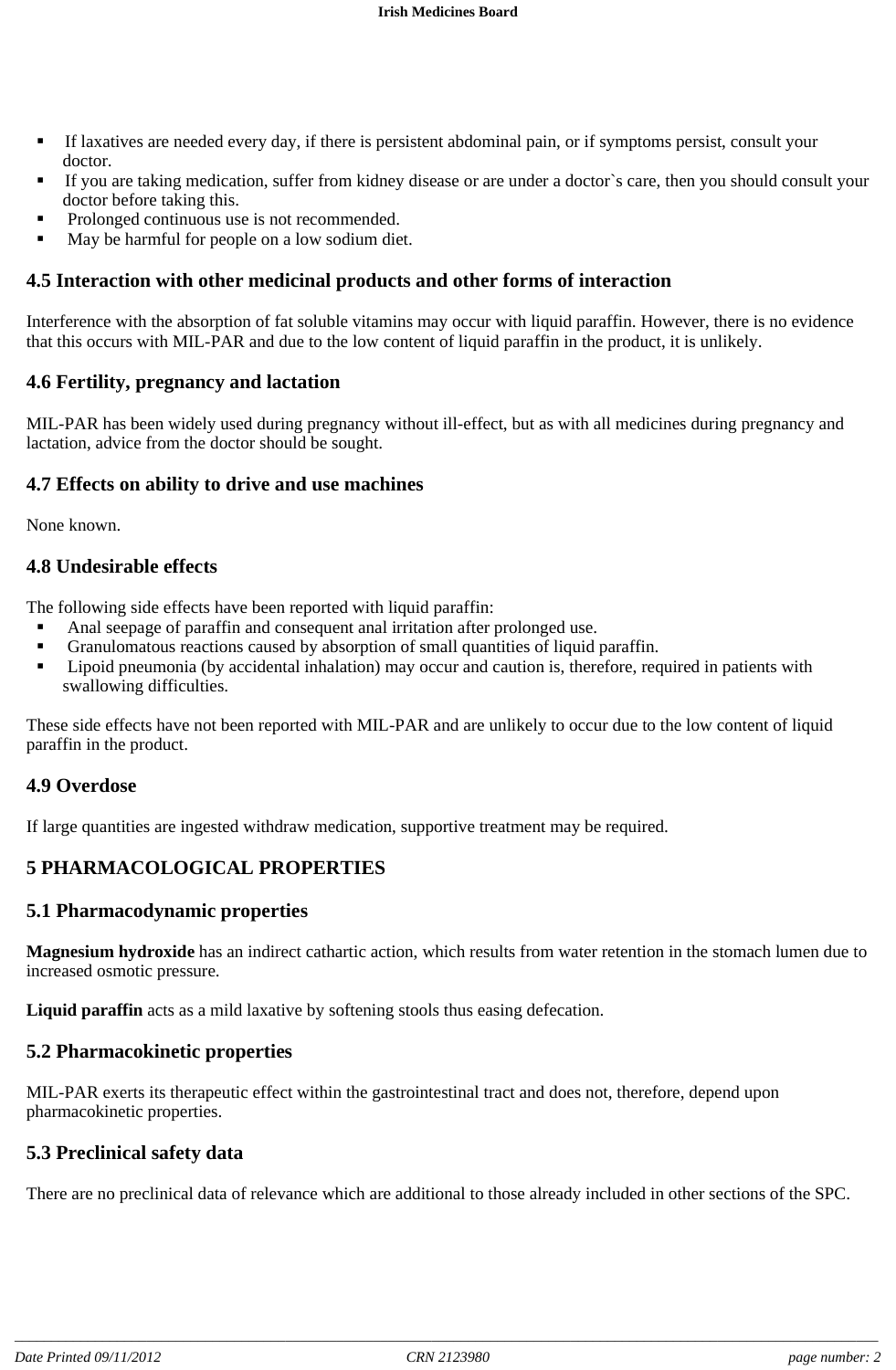# **6 PHARMACEUTICAL PARTICULARS**

### **6.1 List of excipients**

Sodium hydrogen carbonate Purified water

# **6.2 Incompatibilities**

Not applicable.

# **6.3 Shelf life**

5 years. Use within 28 days of opening.

### **6.4 Special precautions for storage**

Do not store above 25<sup>o</sup>C.

# **6.5 Nature and contents of container**

100, 200 and 500 ml blue PVC bottles sealed with white polypropylene LDPE snap-on hinged closures with removable, tamper-proof tear strips (jaycap closures).

Not all pack sizes may be marketed.

# **6.6 Special precautions for disposal of a used medicinal product or waste materials derived from such medicinal product and other handling of the product**

No special requirements.

# **7 MARKETING AUTHORISATION HOLDER**

Seven Seas Limited Hedon Road Marfleet Kingston-upon-Hull HU9 5NJ United Kingdom

# **8 MARKETING AUTHORISATION NUMBER**

PA 417/14/1